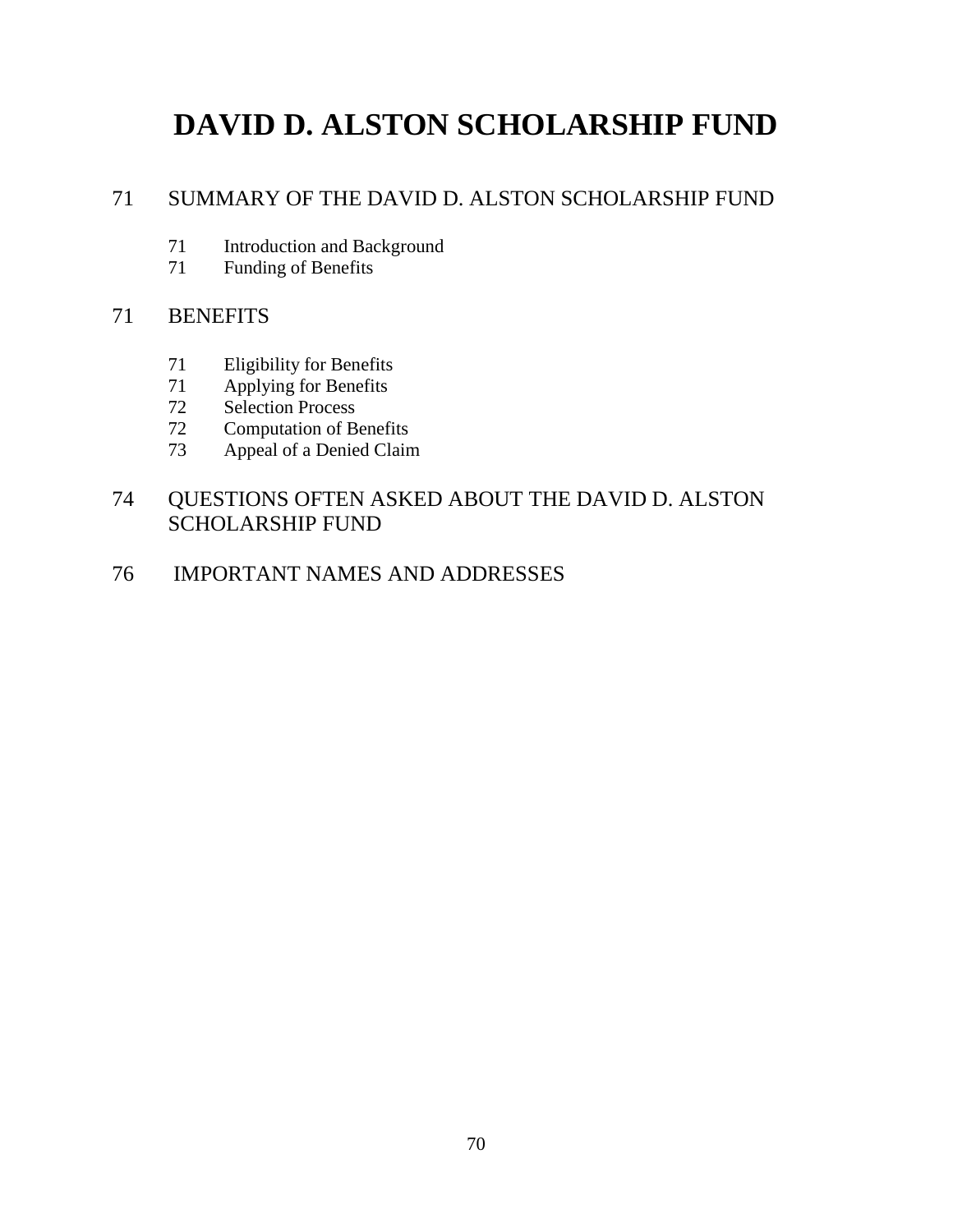## **DAVID D. ALSTON SCHOLARSHIP FUND SUMMARY PLAN DESCRIPTION**

# **Introduction and Background**

The David D. Alston Scholarship Fund (the "Fund") is sponsored by the Employer Members of the Hampton Roads Shipping Association (the "HRSA") and the Affiliated Locals of the International Longshoremen's Association, AFL-CIO (the "ILA") in the Port of Virginia,<br>Virginia in the pursuant to several Collective Bargaining Agreements between the HRSA and the ILA.

This Summary Plan Description will describe the general provisions of the Fund. The Fund was established for the benefit of the dependents of members of the Port of Virginia ILA. It is a welfare plan that provides financial assistance through scholarships to dependents of certain participants of the HRSA-ILA Pension Plan.

# **Funding of Benefits**

Previous contributions to the Fund by the HRSA-ILA Fringe Benefit Escrow Fund have enabled us to endow the Fund. An Endowed Fund is a separate trust fund, which is used to provide benefits under the Fund.

# **BENEFITS**

# **Eligibility for Benefits**

The scholarship program is open to unmarried children of any active or retired member who has at least 10 years of vesting service in the HRSA-ILA Pension Plan. The Plan will recognize as a child eligible for scholarship consideration any:

- single person.
- whose relationship with a member with 10 years of vesting service in the HRSA-ILA Pension Plan is:
	- 1) a natural child of the member,
	- 2) a step child in the current marriage of the member,
	- 3) an adopted child of the member, or
	- 4) a child for whom legal guardianship has been awarded to the member; and
- whose age at the time of the scholarship application does not exceed 24.

To be considered for a scholarship, your child must be enrolled, or accepted for enrollment, in an accredited educational institution on a full-time academic basis.

The Fund provides financial assistance through scholarships to dependents in obtaining a college level education. An independent panel of educators meets annually to review and recommend to the HRSA-ILA Board of Trustees the students to receive scholarships, the maximum amount of each scholarship, and the terms of payment. Scholarships are available for Associate and Bachelor degrees or graduate level degrees at accredited colleges, universities, business or trade schools. The amount the scholarship provides will vary depending upon the school selected by a recipient and the source and amount of other financial aid. A total of eight (8) scholarships are funded each year.

# **Applying for Benefits**

If scholarships are available, the Fund sends a notice in February to members who have children that are eligible to apply. The notice will explain how to obtain an application and the deadline for applications.

To apply for the scholarship your child must submit a written application and a certified copy of school transcripts. The deadline for submitting applications will be posted on the application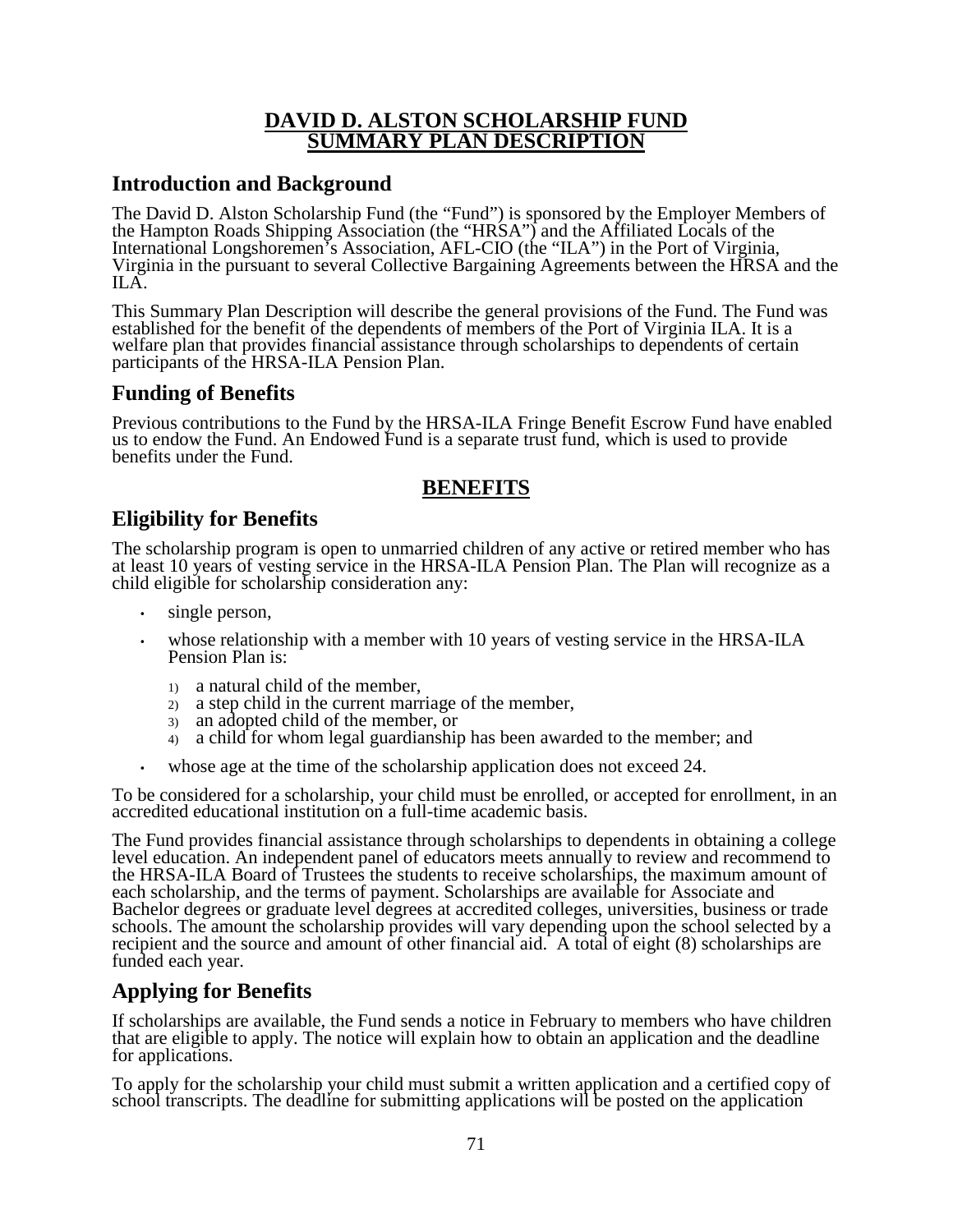notice and on the application. **Applications that are received after the deadline will not be considered.** To obtain an application form, contact the David D. Alston Scholarship Fund. The office is located at 1355 International Terminal Boulevard, Norfolk, VA 23505-1458, telephone (757) 457-7090 or Toll Free 1 (800) 899-3090 if out of the local calling area. Applications are available during the application period on the HRSA-ILA website, www.hrsa-ila.com, or by calling the Interactive Voice Response System at (757) 423-3090.

# **Selection Process**

An independent panel of educators selects the scholarship recipients. The panel reserves the right not to award all available scholarships if there are not suitable applicants.

The following guidelines are used by the Panel in the selection process:

- Applicants must complete and submit a typewritten application not later than the posted deadline.
- Applicants must have a 3.0 cumulative Grade Point Average or higher to be considered.
- Applications must include school transcripts and test scores.
- Scholarship applicants may be interviewed by the Committee.
- The Committee takes the following into consideration in selecting scholarship recipients:
	- 1) community, school, and extracurricular activities;
	- 2) recommendation letters;
	- 3) essay;
	- 4) school grades, test scores, and Grade Point Average;
	- 5) rigor of high school courses taken;
	- 6) potential of success in college;
	- 7) class rank;
	- 8) other sources of financial assistance available to the applicant;
	- 9) applicant interview, if requested by the committee.

## **NOTE: An applicant in the freshman year of college must include high school transcripts with the application.**

## **Computation of Benefits**

*Documentation Required:* Recipients of a scholarship are required to provide the following documents to enable the Fund to calculate the scholarship amount:

- A breakdown of the costs of attending the school of choice must be provided in an official form by the school
- A statement from the school of choice of any financial aid for the school year
- An Alston Scholarship Financial Aid Form. All sources of educational funding to be received by the student, such as loans, grants and other scholarships, must be disclosed. Educational funding that does not have to be repaid is deducted from the Alston Scholarship. Funding such as a loan that must be repaid will not be deducted from the Alston Scholarship.

## **NOTE: No scholarship funds will be released until all documentation is received.**

*What is Covered:* In general, the scholarship covers the following school-related costs:

- Tuition
- Textbooks
- Required fees

Tuition will be paid directly to the university by the Scholarship Fund.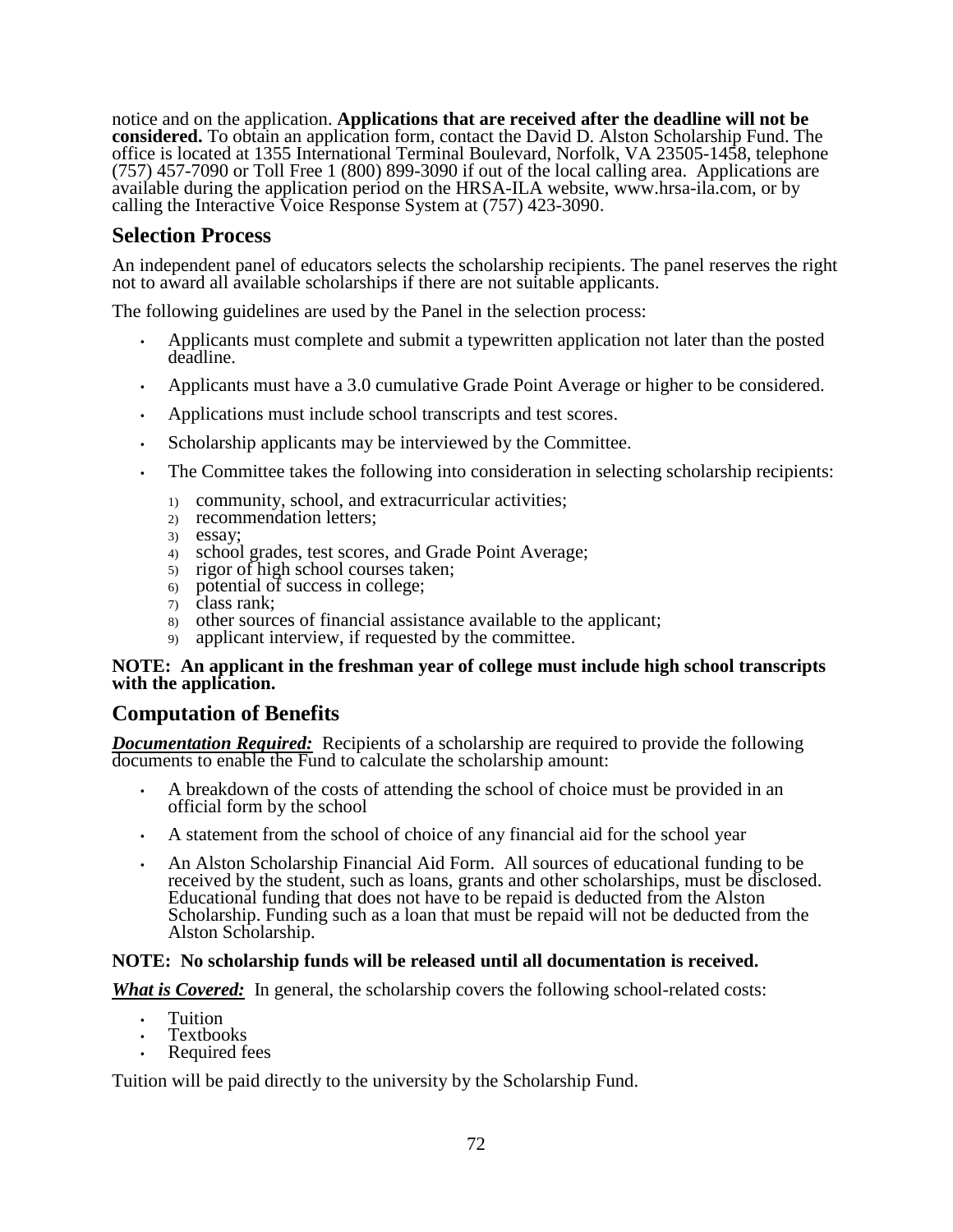Sometimes, the book allowance provided is not adequate for certain curricula or class loads. The student may apply for additional funding if the student can prove by receipts, instructor letters, etc., that additional books costing more than the allowance are required.

## **Amount of the Benefit**

The amount of the scholarship is set each year based in part on Virginia college costs supplied by the Virginia Council on Higher Education. Generally, the annual scholarship amount is designed to cover the tuition, fees, and books for attending a public supported Virginia college or university for a year. Upon receiving the required documentation, the Fund determines the cost of the school the recipient has chosen and then subtracts the amount of financial aid the student is receiving from other sources which does not have to be repaid. The remainder is the amount of the scholarship, subject to the maximum scholarship amount adopted by the Board of Trustees.

## **Example: 2015-2016 Annual Maximum Award equals \$9,800.**

| Expenses $(1st$ semester)<br>Tuition<br><b>Textbooks</b> | \$6,000<br>500 |
|----------------------------------------------------------|----------------|
| <b>Total Expenses</b>                                    | 6,500          |
| Grant                                                    | $-500$         |

**Scholarship Payment for 1<sup>st</sup> Semester** \$6,000

\$6,000 is deducted from the maximum annual award of \$9,800 leaving \$3,800 available to be applied to  $2<sup>nd</sup>$  semester.

The maximum annual award may change from year to year based upon the decision of the Board of Trustees and the guidance of the State Department of Higher Education.

## **Loss of Benefits**

A recipient of a scholarship will lose his/her eligibility for scholarship when:

- the cumulative grade point average falls below 3.0 for undergraduate or "Good Academic Standing" for graduate study for any semester; or
- the recipient falls below 12 credited hours at any time during the semester; or
- the recipient may no longer be classified as a dependent of the HRSA-ILA member; or
- the employee parent becomes classified as a Vested Terminated Participant under the HRSA-ILA Pension Plan or whose employment in the industry is terminated.
- If the withdrawal, audit or non-completion of the course reduces the number of credited hours taken below 12, the scholarship will be terminated and scholarship funds advanced for the semester must be repaid to the Fund.

## **NOTE: It is the responsibility of the student to notify the Scholarship Fund upon withdrawing, auditing or non-completion of any course.**

## **Duration of Benefits**

- 4 years for undergraduate unless recipient is in a curriculum that requires five years of study. Documentation from the university must substantiate the five year curriculum.
- 3 years for graduate study unless the graduate degree requirements are completed sooner.

# **Appeal of a Denied Claim**

See Administration Section (Page 5) for the procedures to appeal a denied claim.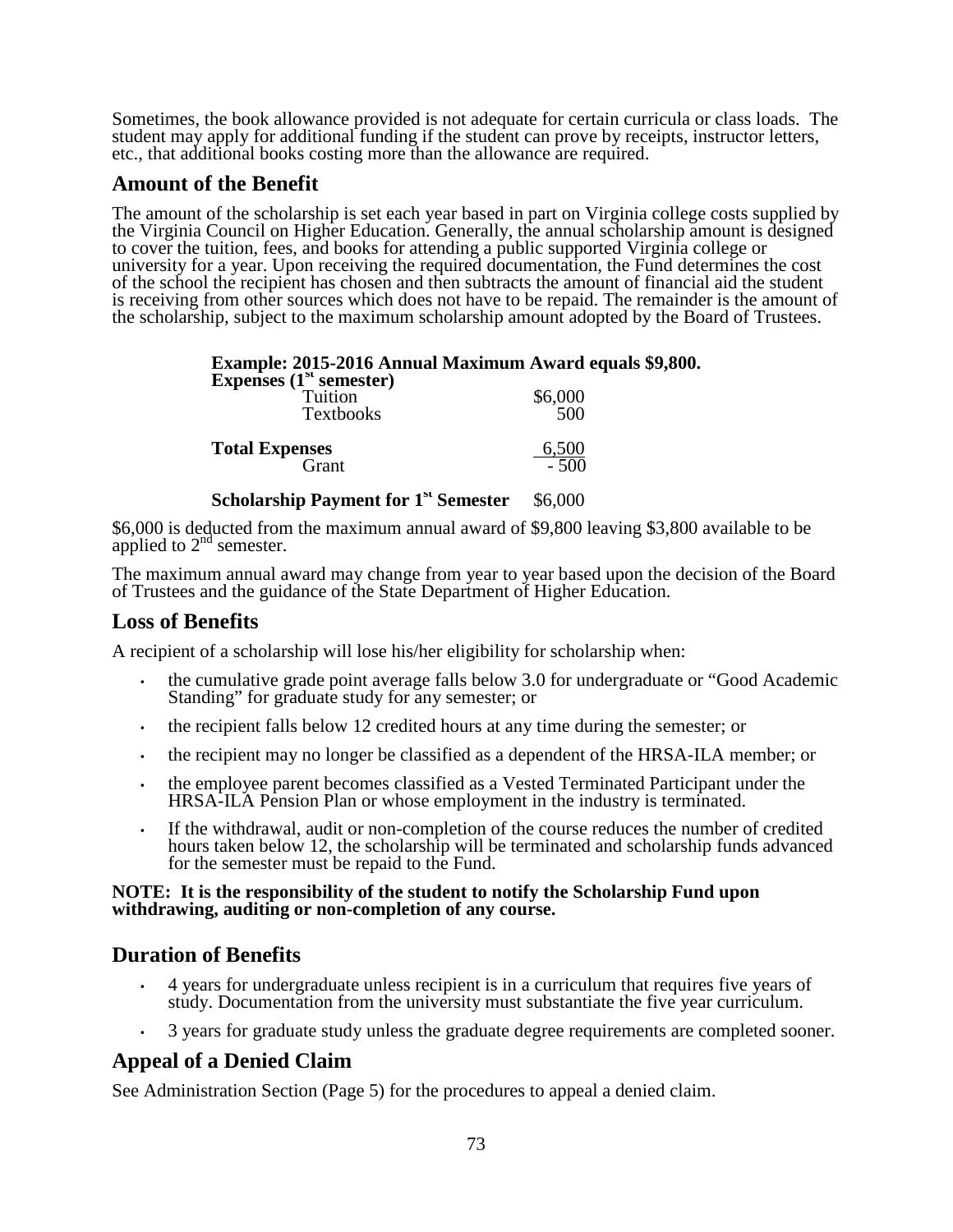## **QUESTIONS OFTEN ASKED ABOUT THE DAVID D. ALSTON SCHOLARSHIP FUND**

## **Will I be notified when my son or daughter becomes eligible to apply?**

If David D. Alston scholarships are available, a notice is mailed in February to all participants with eligible dependents. This notice gives instructions on how to obtain an application and the deadline for submission. You can also look for Scholarship announcements on the HRSA-ILA website, www.hrsa-ila.com, or by calling the Interactive Voice Response System by dialing (757) 423-3090.

## **How does my child apply for the scholarship?**

If your child meets the eligibility requirements, you or your child may obtain an application by calling the Participant Services Department of the HRSA-ILA Funds, (757) 457-7090 or Toll Free 1 (800) 899-3090. Applications will also be available through the HRSA-ILA website, www.hrsa-ila.com, or by dialing the Interactive Voice Response System, (757) 423-3090.

## **What is the deadline for submitting an application?**

The deadline for submission is posted on the eligibility notification as well as on the application. The HRSA-ILA website, www.hrsa-ila.com, also publishes notification of scholarship availability.

## **What if I miss the deadline?**

No late or incomplete applications will be forwarded to the panel for consideration. A "complete" application consists of a signed, typewritten application, current school transcript, 3 letters of reference, and a 300-word essay for undergraduate and a 500 to 700-word essay for graduate level scholarships.

## **How is the selection made for the scholarship awards?**

A panel of educators reviews the applications taking into consideration Grade Point Average, rigor of courses taken, class rank, recommendation letters, extracurricular activities, sources of financial assistance available to the applicant, potential for success in college, and applicant interview, if requested by the panel.

## **Can my child receive the Scholarship for summer school?**

If your child has money remaining from the fall and spring semesters it may be applied to summer school classes. The student must supply proof of enrollment and a statement of account or invoice from the school.

## **How is the amount of the Scholarship determined?**

The HRSA-ILA Board of Trustees calculates the average tuition and required fees from information provided by the State Department of Higher Education. Only residential state supported schools are included in averaging. The cost of textbooks is issued by the Tidewater Scholarship Foundation. These amounts are combined to determine the maximum annual scholarship.

#### **My child received the David D. Alston Scholarship. Must a current recipient of the scholarship reapply?**

Your child does not need to reapply provided he or she has met the requirements for maintaining the scholarship and continues to be an eligible dependent. If your child plans to attend graduate school, an application for a graduate level scholarship must be submitted by the required deadline. Required documentation to initiate the payment process must be submitted each semester.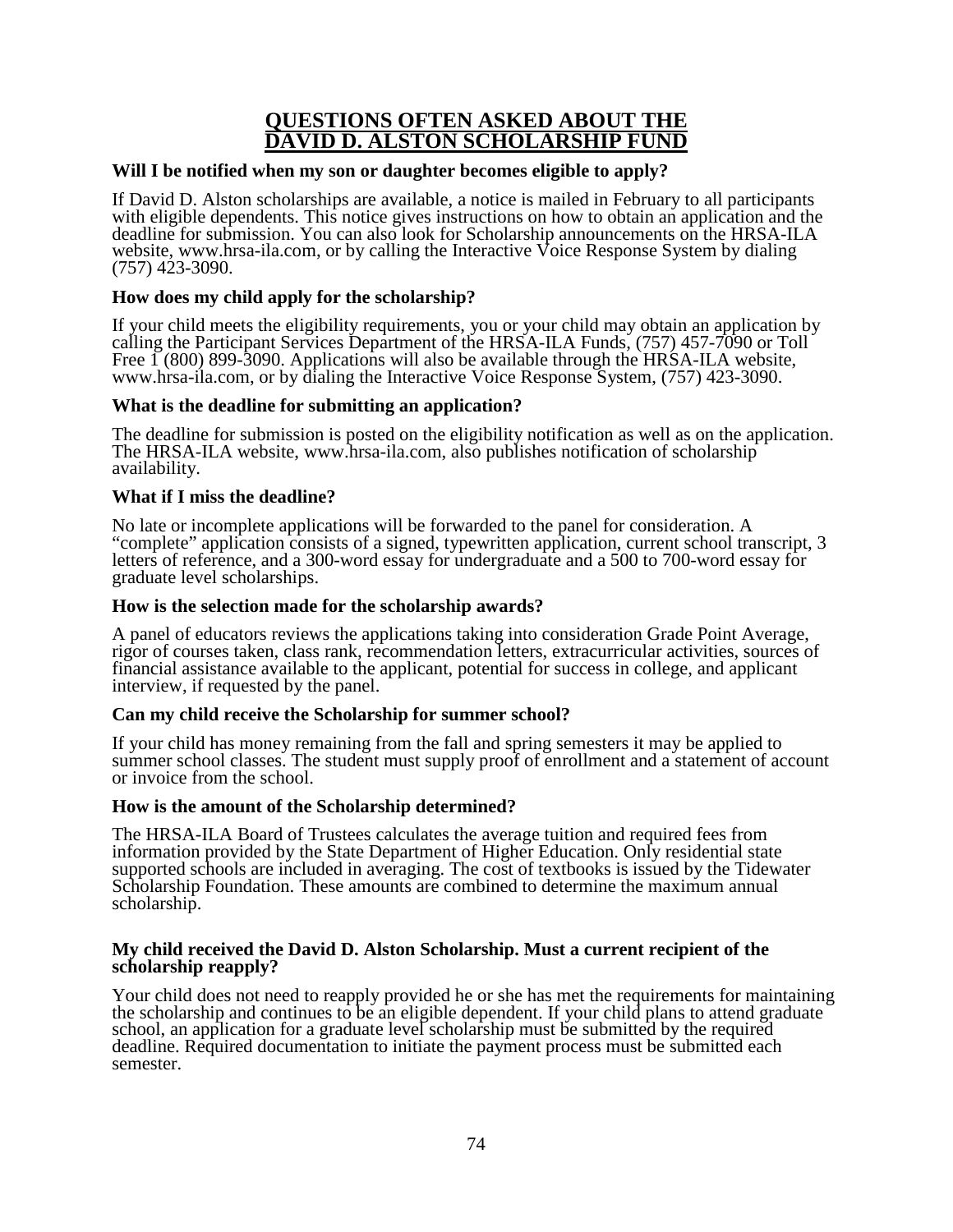## **Is Financial Aid deducted from the amount of the Scholarship?**

If your child receives a grant or another scholarship that does not require repayment, that amount is deducted from the school's educational costs. Educational loans or other funding that must be repaid are not deducted from the scholarship amount.

#### **What happens if textbooks cost more than what was allocated?**

Receipts for required textbooks and educational expenses may be submitted for additional reimbursement.

#### **Is the cost of a computer covered by the scholarship?** No.

#### **What if my child withdraws from a class?**

If the withdrawal results in your child falling below the 12 credited hours required for full time status, he/she will be terminated as a scholarship recipient and educational expenses advanced for the semester must be repaid to the scholarship fund. Tuition paid by the Fund for a class that is withdrawn from must be returned to the Scholarship Fund. It is the student's responsibility to notify the Scholarship Fund of a change in school or dependency status.

#### **What happens if I prepay my child's tuition?**

The David D. Alston Scholarship Fund pays directly to the college or university. Prepayment is not necessary and will not be reimbursed to you.